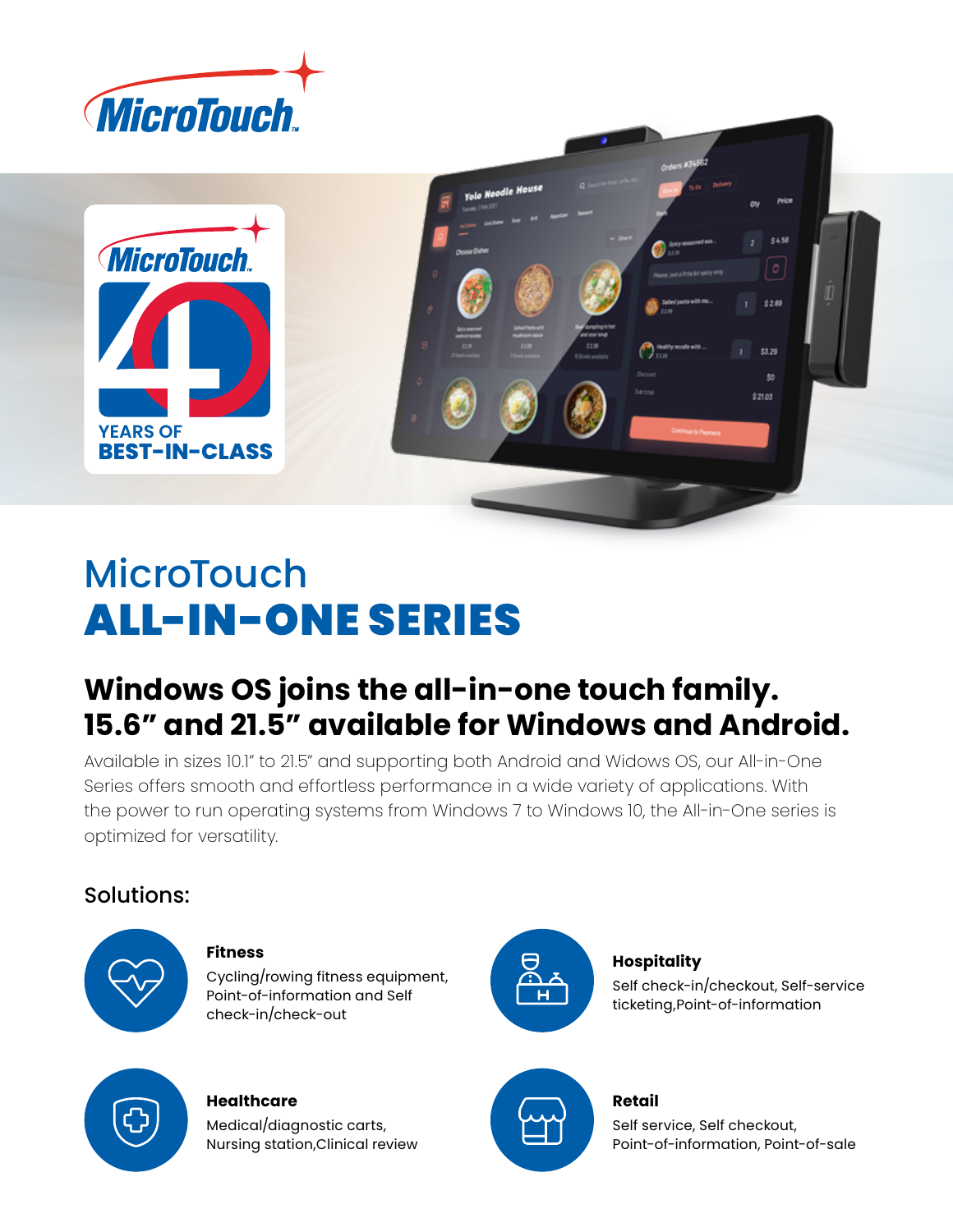## MicroTouch **ALL-IN-ONE SERIES**



### **IC-156P-AW1-W10 P** Windows

| Size               | 15.6" TFT LCD                                  |
|--------------------|------------------------------------------------|
| Processor          | Celeron <sup>®</sup> J1900 (2.0 GHz, 2M Cache) |
| Maximum Resolution | 1920 x 1080                                    |
| Contrast Ratio     | 1000:1                                         |
| Aspect Ratio       | 16:9                                           |
| <b>Brightness</b>  | 450nits (No Touch), 405nits (P-CAP)            |
| View Angle         | H:178°, V:178°                                 |
| Video Port         | 1 x VGA                                        |
| Warranty           | 3 year                                         |
|                    |                                                |

#### **[See Full Specs](https://microtouch.com/products/ic-156p-aw1/)**



### **IC-156P-AW2-W10 PM** Windows

| Size               | <b>15.6" TFT LCD</b>                  |
|--------------------|---------------------------------------|
| Processor          | Core i5 7300U (2.60 GHz, 3M Cache)    |
| Maximum Resolution | 1920 x 1080                           |
| Contrast Ratio     | 1000:1                                |
| Aspect Ratio       | 16:9                                  |
| <b>Brightness</b>  | 450 nits (No Touch), 405 nits (P-CAP) |
| View Angle         | H:178°, V:178°                        |
| Video Port         | 1 x Mini DP                           |
| Warranty           | 3 year                                |

**[See Full Specs](https://microtouch.com/products/ic-156p-aw2/)**

### **IC-156P-AW3-W10 PM** Windows

| Size                | <b>15.6" TFT LCD</b>                  |
|---------------------|---------------------------------------|
| Processor           | Core i3 7100U (2.40 GHz, 3M Cache)    |
| Maximum Resolution  | 1920 x 1080                           |
| Contrast Ratio      | 1000:1                                |
| <b>Aspect Ratio</b> | 16:9                                  |
| <b>Brightness</b>   | 450 nits (No Touch), 405 nits (P-CAP) |
| View Angle          | H:178°, V:178°                        |
| Video Port          | 1 x Mini DP                           |
| Warranty            | 3 year                                |
|                     |                                       |

#### **[See Full Specs](https://microtouch.com/products/ic-156p-aw3/)**

### **IC-156P-AW4-W10 PM** Windows





**[See Full Specs](https://microtouch.com/products/ic-156p-aw4/)**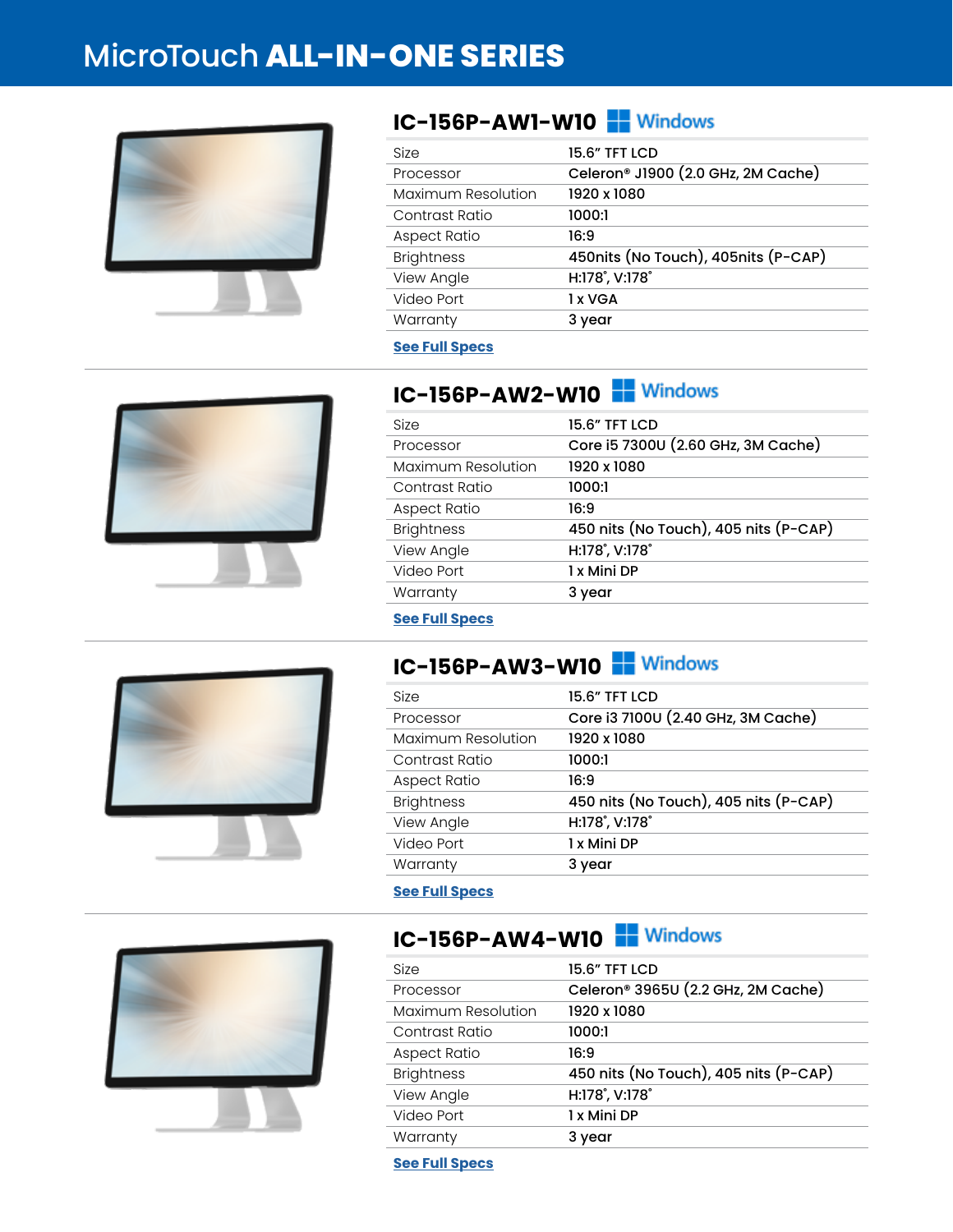## MicroTouch **ALL-IN-ONE SERIES**



### **IC-215P-AW1-W10 F** Windows

| Size               | <b>21.5" TFT LCD</b>                           |
|--------------------|------------------------------------------------|
| Processor          | Celeron <sup>®</sup> J1900 (2.0 GHz, 2M Cache) |
| Maximum Resolution | 1920 x 1080                                    |
| Contrast Ratio     | 1000:1                                         |
| Aspect Ratio       | 16:9                                           |
| <b>Brightness</b>  | 250 nits (No Touch), 225 nits (P-CAP)          |
| View Angle         | H:178°, V:178°                                 |
| Video Port         | 1 x VGA                                        |
| Warranty           | 3 year                                         |
|                    |                                                |

#### **[See Full Specs](https://microtouch.com/products/ic-215p-aw1/)**



### **IC-215P-AW2-W10 PM** Windows

| Size               | <b>21.5" TFT LCD</b>                  |
|--------------------|---------------------------------------|
| Processor          | Core™ i5-7300U (2.60 Gz, 3M Cache)    |
| Maximum Resolution | 1920 x 1080                           |
| Contrast Ratio     | 1000:1                                |
| Aspect Ratio       | 16:9                                  |
| <b>Brightness</b>  | 250 nits (No Touch), 225 nits (P-CAP) |
| View Angle         | H:178°, V:178°                        |
| Video Port         | 1 x Mini DP                           |
| Warranty           | 3 year                                |
|                    |                                       |

#### **[See Full Specs](https://microtouch.com/products/ic-215p-aw2/)**

### **IC-215P-AW3-W10**

| <b>Size</b>         | <b>21.5" TFT LCD</b>                  |
|---------------------|---------------------------------------|
| Processor           | Core™ i3-7100U                        |
|                     | (3MB Cache, up to 2.4GHz)             |
| Maximum Resolution  | 1920 x 1080                           |
| Contrast Ratio      | 3000:1                                |
| <b>Aspect Ratio</b> | 16:9                                  |
| <b>Brightness</b>   | 250 nits (no touch), 212 nits (P-CAP) |
| View Angle          | H:178°, V:178°                        |
| Video Port          | 1 x Mini DP/ USB 3.1 Type-C Display   |
|                     | Alt Mode                              |
| Warranty            | 3 year                                |
|                     |                                       |

#### **[See Full Specs](https://microtouch.com/products/ic-215p-aw3/)**



### **IC-215P-AW4-W10 PM** Windows

| Size                | <b>21.5" TFT LCD</b>                  |
|---------------------|---------------------------------------|
| Processor           | Celeron® 3965U (2.20 GHz, 2M Cache)   |
| Maximum Resolution  | 1920 x 1080                           |
| Contrast Ratio      | 1000:1                                |
| <b>Aspect Ratio</b> | 16:9                                  |
| <b>Brightness</b>   | 250 nits (No Touch), 225 nits (P-CAP) |
| View Angle          | H:178°, V:178°                        |
| Video Port          | 1 x Mini DP                           |
| Warranty            | 3 year                                |

**[See Full Specs](https://microtouch.com/products/ic-215p-aw4/)**